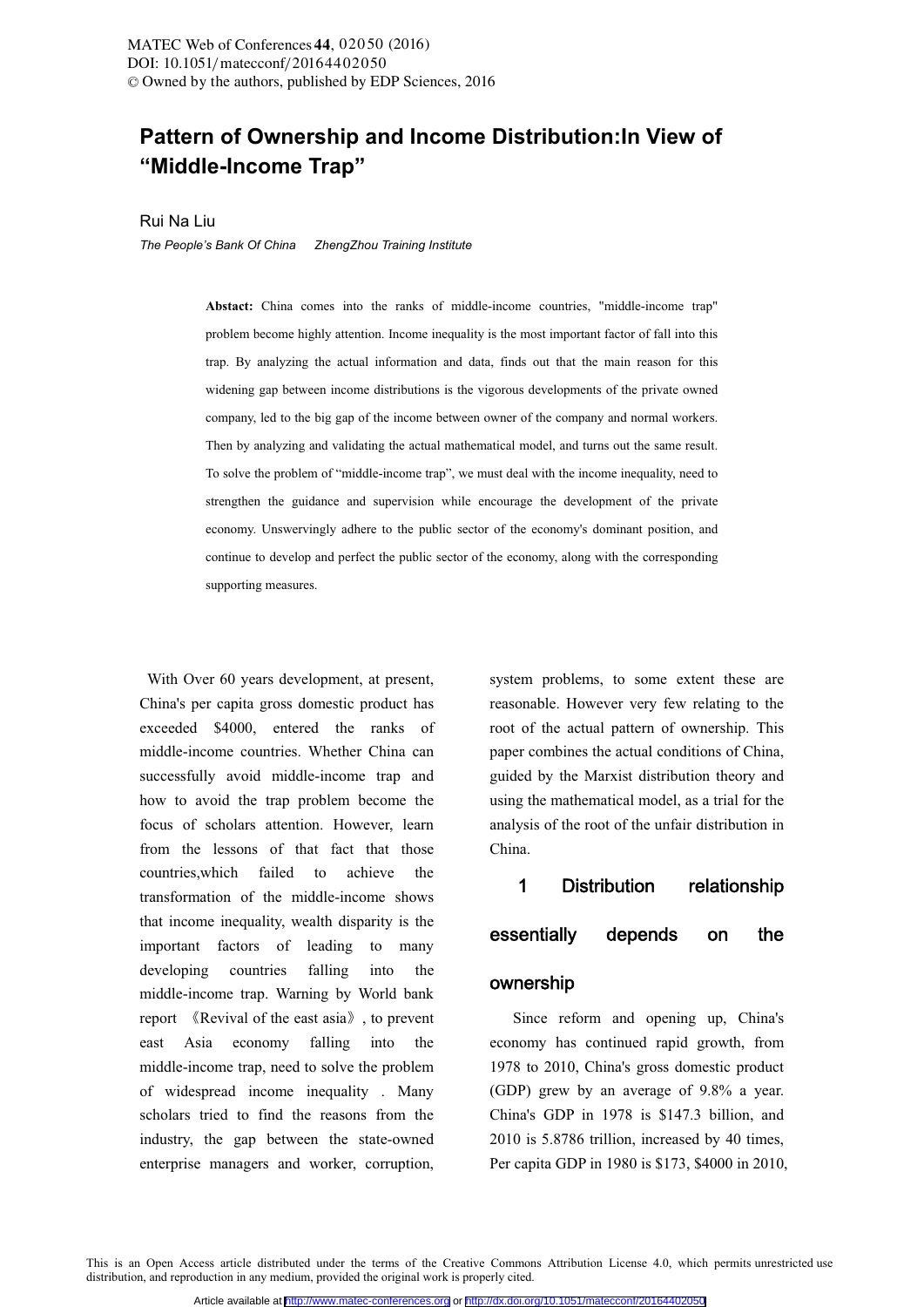increased by 23 times, become the world's second-largest economy only after US. China's economy accounted for the proportion of the world economy from the late 1970's less than 1% to over 9% in 2010, become the fastest growing economies in the world at this period. But the social welfare created is not spread by revenue and let all people equally share the results. We found that gini coefficient of the internal of urban residents and the entire residents is in the growing. Gini coefficient of urban residents increased from 0.161 in 1981 to 0.323 in 2007.the entire residents gini coefficient, up from 0.297 in 1981 to 0.454 in 2007. Both gini coefficients of the internal of urban residents and the entire residents, in addition to individual years slightly smaller, are growing. This suggests that the phenomenon of unfair distribution in deteriorating.

 This to show that along with the rapid economic growth is not synchronized growth in people's income, but the field of distribution and widening the gap between rich and poor, polarization trend. The study found that the widening gap between income distribution in our country also is the main source of the private enterprise to develop. Of course, from the point of view of economic development, we must fully recognized great contribution of the private enterprises to the development of social productivity in the primary stage of socialism. But on the other hand, the income distribution gap is widening. The causes of unfair distribution in our country and the disparity between the rich and the poor is to lead the capitalist private ownership and poor regulation, is the inevitable result of the excessive exploitation.

# 2 Model Analyze and Verificate

 The ownership allocation relationship and the principle of distribution, the mathematical model can be used to represent. Using mathematical language to describe the scientific principles of economics, can more clearly explain economic problems, enhance the explanatory power of the article. So, now we will build and analyze model from the perspective of ownership, and specifically explains the relationship between ownership and the distribution of income.

# 2.1 Necessity of private ownership

### economy caused by the gap between rich

### and poor.

 Within the private ownership economy, the enterprise owners to produce the biggest purpose and motivation is unlimited pursuit of surplus value created by workers. We use m stands for the surplus value, use k stands for

value of the labor force, with *m* the degree of average Labour exploited, n for the number of workers with said use, we can conclude:

$$
M = k \times \frac{m}{v} \times n
$$

2.1.1At constant capital formation, the demand for workers increases with the

LQFUHDVHRIWKHDFFXPXODWLRQRIJURZWK

$$
M_1 = k \times \frac{m}{v} \times n_1
$$

$$
M_2 = k \times \frac{m}{v} \times n_2
$$

*v* Here assumes an average labor value k remains the same, and the degree of an average

labor exploited *m v* also remains the same.

 $M_1$  On behalf of the original residual value,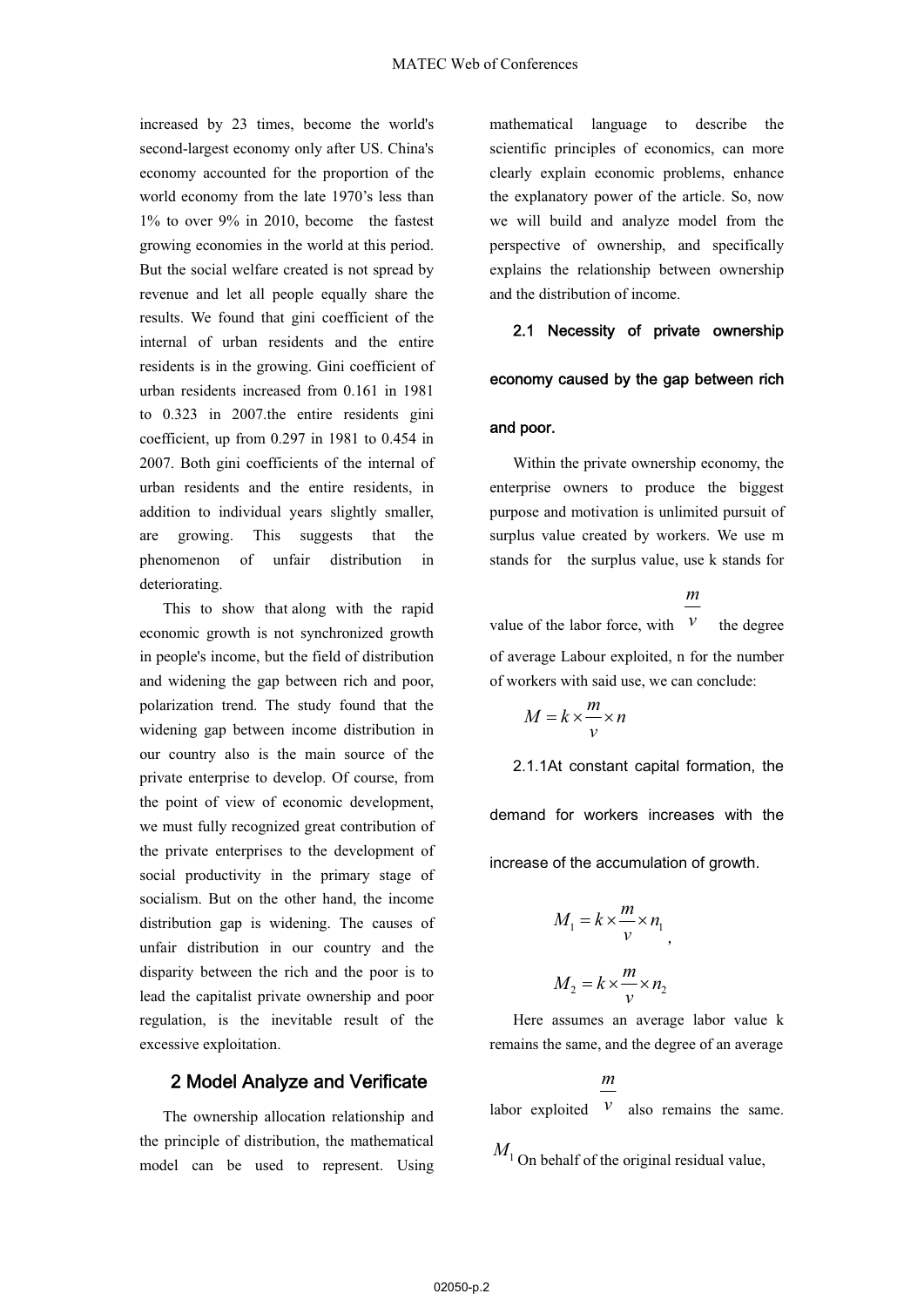*M*<sup>2</sup> on behalf of growth after the surplus value created by workers.

So, when  $n_2 > n_1$ , then  $\Rightarrow$   $M_2 > M_1$ 

This show, with the accumulation of capital and growth, the capitalists will gain more surplus value.

2.1.2Variable part of the capital

reduction and relative surplus population,

lead to the

exploitation of workers degree is more and

more strong.

 In the process of capital accumulation, "once the capitalist system of the general foundation

laid down, will appear in the process of accumulating a moment, then the development of social labor productivity become the accumulation of the most powerful levers", "Social productivity level is characterized by a worker in a certain period of time, in the same labor intensity make it into a product of the relative amounts of means of production", "the growth of labor productivity, will show that the amount of labor will be relative reduction than the quantity of production data it promote ". So

$$
M = k \times \frac{m}{v} \times n
$$

.

to say, n is reduced in

 However, the production of surplus value or to make money, is the absolute rule of private ownership economy mode of production. With n reduced, will cause the existence of relative surplus population.This creates two aspects of the consequences.

 On the one hand, makes the enterprise owners do all we can to strengthen the exploitation of workers. Because, if you want to add a certain amount of surplus value production, a kind of factors can reduce by another factor increases to compensate. So

$$
n_2 < n_1 \text{ and } \frac{m_2}{v_2} > \frac{m_1}{v_1}
$$

*v v* , but, the capitalists in order to achieve the goal of their own money, will inevitably make the change of the number of workers less than the variation of surplus

$$
\Delta n < \Delta \frac{m}{v}
$$

value, so it is  $\mathbf{v}$ , and so it must be

 $M_2 > M_1$ 

 On the other hand, makes the enterprise owners try to hold down wages. Because, capital accumulation and the relationship between the wage rate, population "in the final analysis is the same workers provide the unpaid and paid labor relations" . As long as it impact to the business owners to make money or production of surplus value, they will surely try best to hold down wages and make

 $k_1 > k_2$ . Because  $n_2 < n_1$ , and the change of the number of workers is less than wages,

 $\Delta n < \Delta k$ , so it must be  $M_2 > M_1$ .

 So will see, In a private ownership economy, with the accumulation of capital and growth, the enterprise owners will occupy more and more surplus value and capital.Brought by the accumulation of capital "is the accumulation of wealth, and in the other, in their own products as capital to production of class, is poverty, torture, slavery, ignorance, rough, and the accumulation of moral corruption."of Marx's on capital accumulation in private ownership economy law is a scientific principles of economics, the private economy in the primary stage of socialism is applicable.

### 2.2 The influence of income gap for the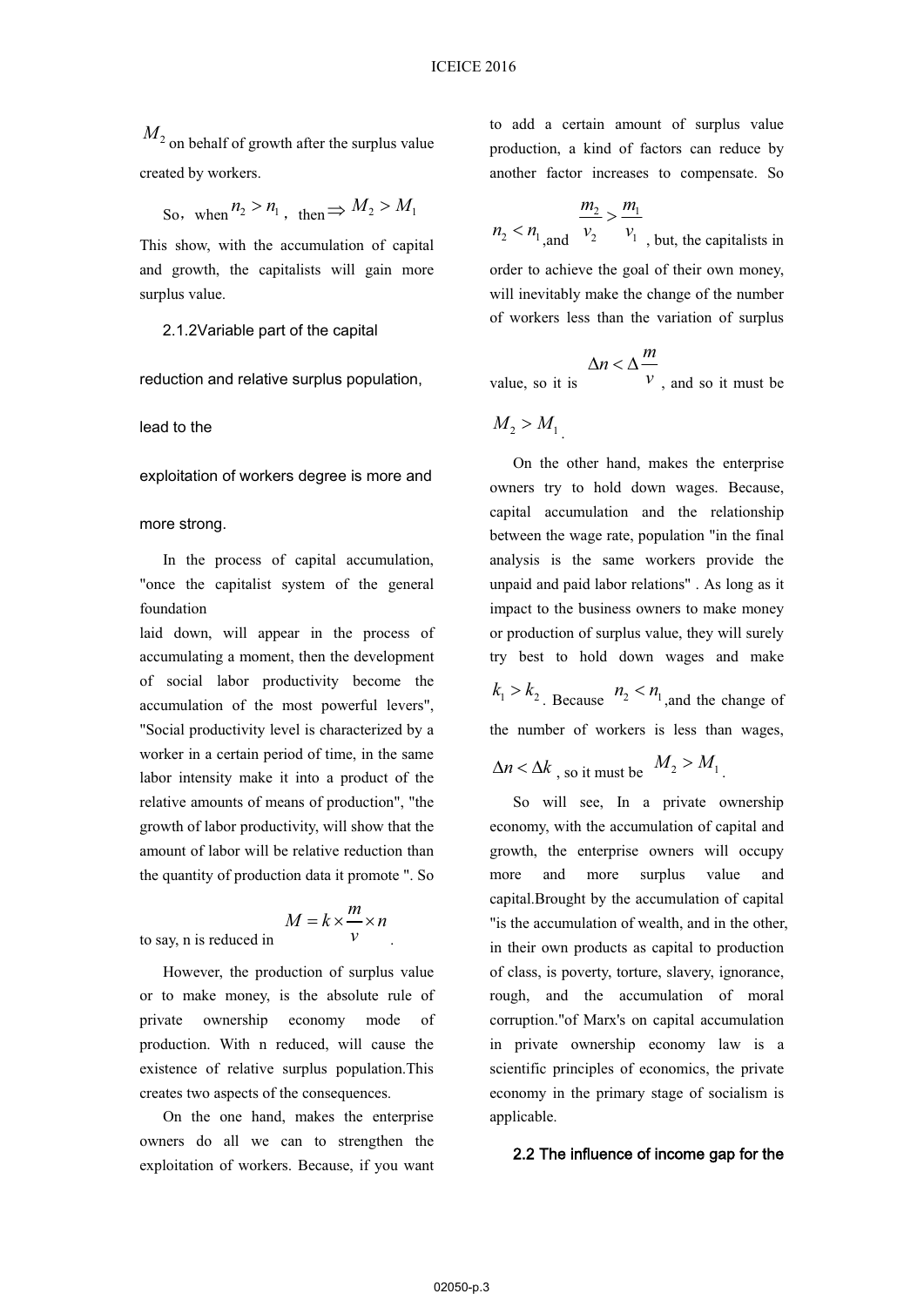### changes of the public sector of the

### economy and private ownership economy

 In the primary stage of socialism, distribution according to work is the fundamental principle of the public sector of the economy.Although there are different laborer itself the individual talent, there is a difference on the physical and mental, and social labor provided by different workers in quality and quantity must be different, that cause the difference of their personal income.But the relative inequality, it is the primary stage of socialism is inevitable, and the private ownership economy in the capitalist free possession of workers' surplus value that inequality with characteristics of exploitation is fundamentally different.

 Assuming that urban industrial enterprises in the public ownership and private ownership economy and other economic elements of the

population function be  $f(x)$   $g(y)$  $h(z)$   $f(x)$   $g(y)$  and  $h(z)$  are the continuous function of a random variable  $x_1$ ,  $y_2$ ,  $z_1$ . Eliminate the effects of various factors such as population reproduction, assuming  $f(x)+g(y)+h(z)$  $\lambda^{(n)} = M$ .

 **2.3.**According to the weighted average, the inequality of the whole society can be

$$
\frac{mf(x) + ng(y) + lh(z)}{f(x) + g(y) + h(z)} = J
$$
 and

 $m, n, l$  be the gini coefficient of public sector of the

economy and private economy and other economic elements. Here mainly considering the changes of the gini coefficient of public sector of the economy and private economy, so

in the process of analysis it is assumed *l* and

 $h(z)$  as invariant and  $m < n$ .

2.3.1  $g(y)$  increase,  $f(x)$  decrease.

That is  $g(y_1) < g(y_2)$ ,  $f(x_1) > f(x_2)$ 

Because  $f(x) + g(y) + h(z)$  is invariant,

so 
$$
|\Delta f(x)| = |\Delta g(y)|
$$
, That

is 
$$
f(x_1) - f(x_2) = g(y_2) - g(y_1)
$$
.  
\nSetup  $\frac{mf(x_1) + ng(y_1) + lh(z_1)}{g(x_1) - g(x_2) - g(x_1)} = J_1$ 

Setup 
$$
\frac{my(x_1) + ng(y_1) + ln(2_1)}{f(x_1) + g(y_1) + h(z_1)} = J_1
$$
,

$$
\frac{mf(x_2) + ng(y_2) + lh(z_2)}{f(x_2) + g(y_2) + h(z_2)} = J_2
$$
, among

$$
f(x_1) + g(y_1) + h(z_1) = M = f(x_2) + g(y_2) + h(z_2)
$$

$$
\text{From } m < n
$$
\n
$$
\Rightarrow
$$
\n
$$
m(f(x_1) - f(x_2)) < n(g(y_2) - g(y_1))
$$
\n
$$
\Rightarrow
$$
\n
$$
mf(x_1) + ng(y_1) < mf(x_2) + ng(y_2)
$$
\nBecause\n
$$
lh(z_1) = lh(z_2) \quad \text{so}
$$
\n
$$
\Rightarrow
$$
\n
$$
mf(x_1) + ng(y_1) + lh(z_1) < mf(x_2) + ng(y_2) + lh(z_2)
$$

$$
\frac{\Rightarrow}{mf(x_1)+ng(y_1)+lh(z_1)} \leq \frac{mf(x_2)+ng(y_2)+lh(z_2)}{M}
$$

That is  $J_1 < J_2$ ;

2.3.2 
$$
g(y)
$$
 decrease,  $f(x)$  increase.

That is  $g(y_1) > g(y_2)$ ,  $f(x_1) < f(x_2)$ .

So this show that in the primary stage of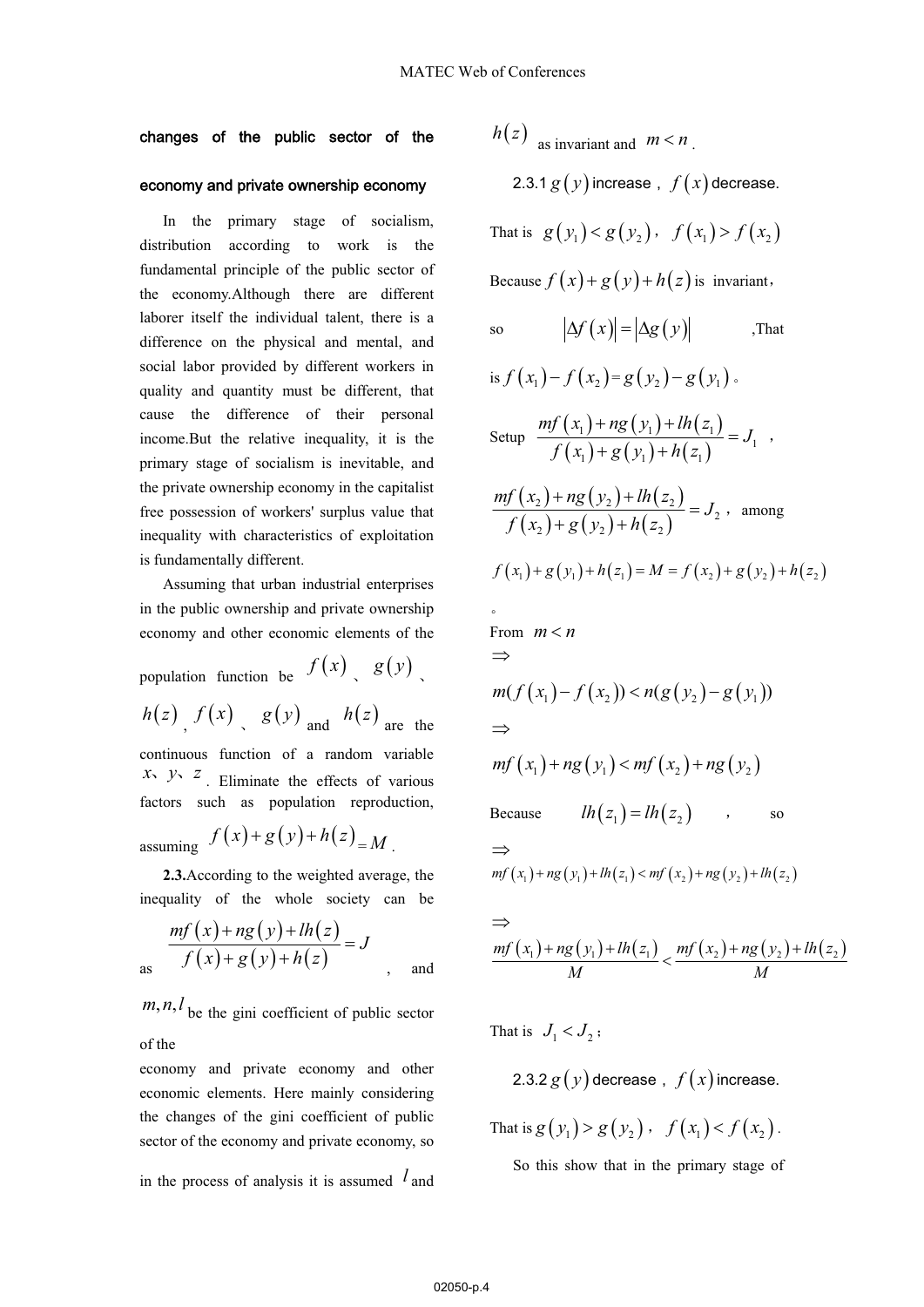socialism, when the component proportion of private ownership economy increase, thus when the increased number of private ownership economy in the enterprise, the degree of inequality, When the increased number of the public sector of the economy in the enterprise, reduce inequality. Distribution relations, it seems, is only a performance and ownership structure as a result, the relationship between ownership structure determines the distribution and allocation.Income distribution inequality is inevitable outcome of the development of private economy energetically. Private ownership to expand once more than a certain "degree", "let the development benefit of all people" can not be truly implemented.

# 3 The countermeasure and

# suggestions for unfair distribution

 The above facts and modeling study revealed that the development of private economy of our country has important influence on the change of the income gap, to effectively resolve and narrow the income gap and a polarization phenomenon, the construction of a harmonious society, make the reform results benefit to all the people, we must find the clues to solve the problem and countermeasures from the ownership level.

# 3.1 Continue to develop and perfect the

#### public sector of the economy.

 Because the public sector of the economy is to realize the common prosperity of the economy foundation, loss or weaken the foundation would be impossible to achieve social justice people expected. It needs to take concrete measures from the practice, continue to develop and improve the state-owned economy and collective economy and strengthen the control and guidance force. Specific measures include: (1) deepen reform

of the existing management system of the public sector of the economy.(2) develop the new public ownership enterprises.

#### 3.2 Formulate and perfect relevant law,

#### and earnestly implement and learning.

 In the labor market, the norm is oversupply situation, so business owners with its dominant position, hold down wages, reduce the welfare of workers, ignore the workers work environment, etc., laborer is in absolute disadvantage in the market. Now have to pay more attention to the protection of laborers .It requires, in areas such as labor, wages and social security and improve the relevant laws, and then carefully propaganda and carry out the legislation, Also take certain way to organize workers learn the legislation, guidance and education, make laborer know when to use law to protect their legitimate rights and interests.

### 3.3 Adjust the taxes, strictly enforce

#### the tax system.

Here, the adjustment of tax burden is not general tax cuts, because the general tax cuts can not solve the problem of disparity between the rich and the poor [1]. Should distinguish between different classes, adjust the tax burden, increase a decreases, strict tax system. For the rich, should be moderate tax increases, prevent the defect of tax "reverse adjustment", and modest gift tax levy inheritance tax, property tax, etc. For broad laborer stratum, should further improve the income tax threshold, reduce the tax ordinary working-class, cancel the tax of the low-income group. In addition, also intensify tax regulation, strict enforcement of tax law, avoid tax evasion.

### 3.4 Play the role of trade unions and

federation of industry and commerce.